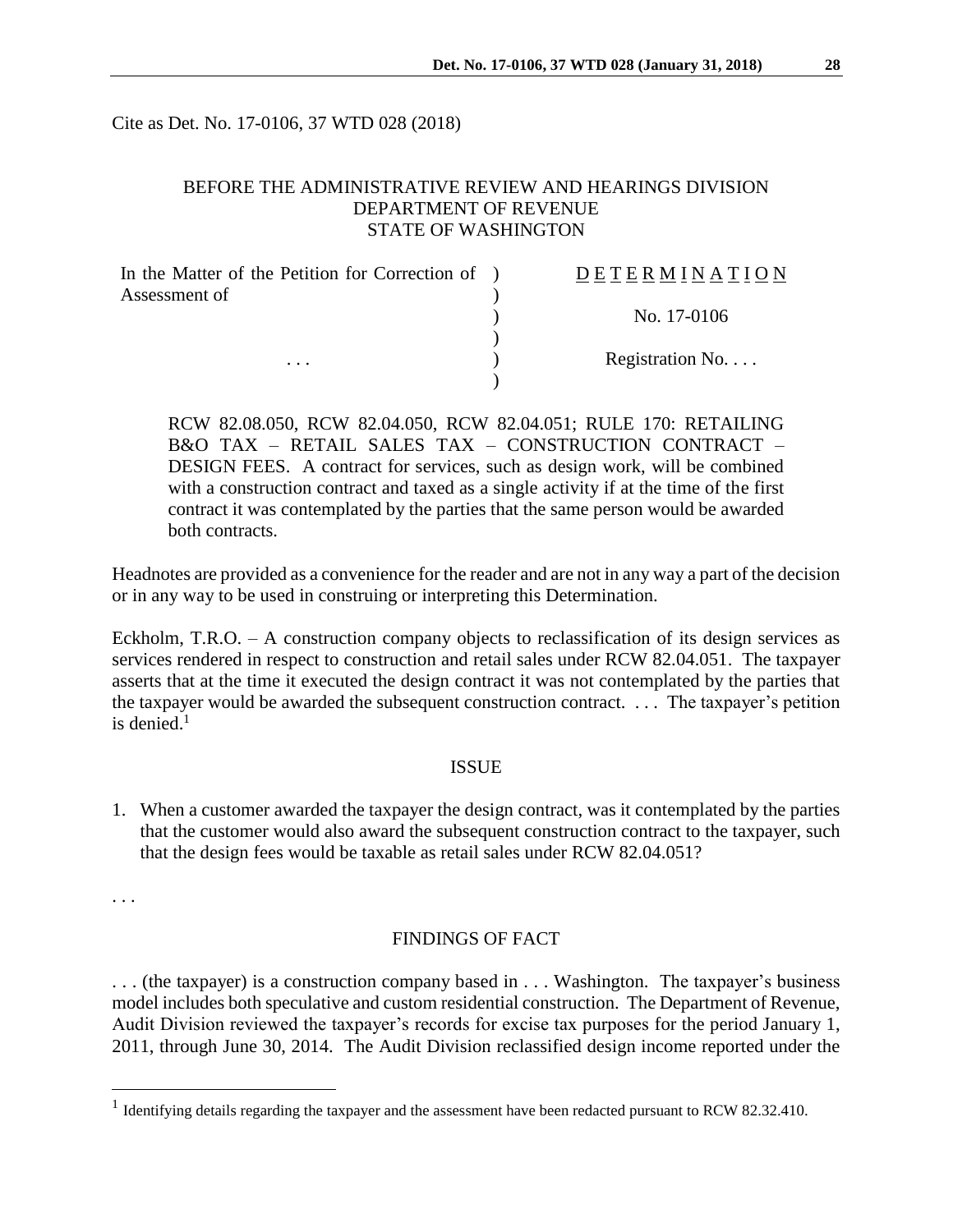services and other activities business and occupation (B&O) tax classification to the retailing B&O tax classification and assessed retail sales tax. . . . As a result, the Audit Division issued an assessment in the total amount of  $\frac{1}{2}$ ....<sup>2</sup> The taxpayer filed a petition for review of the reclassification of its design income . . . .

# Reclassification of design services income.

The auditor based the reclassification of the taxpayer's design income on the taxpayer's design and construction contracts, associated records and business model. All but one of the taxpayer's clients that contracted with the taxpayer for design work also contracted with the taxpayer for the subsequent construction work. In the one exception, the client cancelled the design contract. The taxpayer's "Agreement for Home Design Services" (design agreement) includes the following provisions:

1. Basic Services. The services to be provided under this Agreement (the "Basic Services") shall be divided into the following phases (i) the Schematic Design Phase, (ii) the Design Development Phase and (iii) the Construction document Phase. The design drawings and documentation included in each phase are described separately below. The person designated by [taxpayer] to perform the Basic Services is referred to in this Agreement as the "Designer." [Taxpayer] will provide the following Basic Services in connection with the design of the Home on the Property:

. . .

 $\overline{a}$ 

2. Fee for Basic Services. Client agrees to pay [taxpayer] a fee ("Basic Services Fee") for the Basic Services in the amount of \$\_\_\_\_\_\_\_\_\_. An initial non-refundable retainer of \_\_\_\_\_\_% (50% if not filled in) of the total basic compensation shall be due and payable upon execution of this Agreement. The balance of the Basic Services Fee shall be paid in two equal installments. The first installment shall be due and payable upon Client's written approval and acceptance of the Design Development Drawings. The final installment is due and payable upon approval of the building permit.

Should [the taxpayer] and Client enter into a Custom Construction Contract within six months of fulfillment of this agreement [taxpayer] agrees to credit Client \_\_\_\_\_% of the Basic Services Fee applicable to other budget items included in the Custom Construction Contract.

3. Additional Services. The Basic Design Services do not include any drawing, service or meeting other than those described in Section 1. In particular, Basic Services do not include preparation of specifications, changes to plans or drawings previously approved by Client, or changes due to Owner's failure to make decisions in a timely manner, or construction administration.  $\cdot \cdot \cdot$ <sup>3</sup>

<sup>&</sup>lt;sup>2</sup> Document No. . . . , issued March 16, 2016, includes assessment of retail sales tax of \$ . . . , retailing B&O tax of \$ ..., a credit of service and other activities B&O tax of \$..., use tax and/or deferred sales tax of \$..., and interest of  $\$\ldots$ , for a total amount of  $\$\ldots$ .

<sup>&</sup>lt;sup>3</sup> The taxpayer indicated that since the audit it has removed from its form design agreement the credit incentive in paragraph (2) and the reference in paragraph (3) to "construction administration."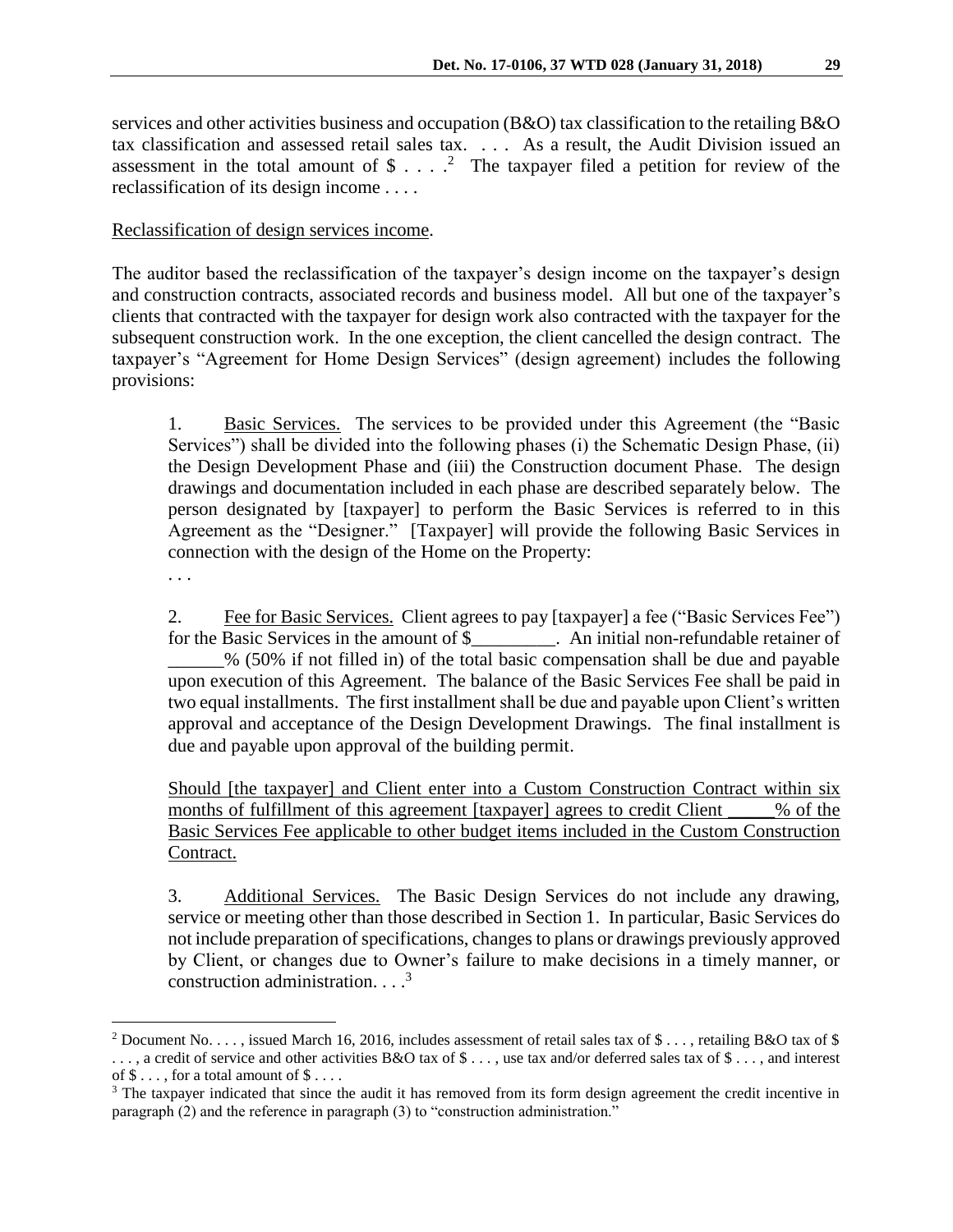(Emphasis added.)

The auditor also reviewed the taxpayer's business model and marketing. The taxpayer describes its homes on its website as distinguished in the industry by the taxpayer's quality craftsmanship, artistry and perfection.<sup>4</sup> The taxpayer refers to its homes as having the "[taxpayer]" look, described as follows:

Each home showcases the "[taxpayer]" look, marked by artful mixtures of brick and stone, lush landscaping, balanced designs and overall quality. [Taxpayer] builds for longevity, believing that a home should be more than the sum of its parts, and is a structure that contains and shapes a family's life. This extraordinary combination has proven successful. [Taxpayer]'s homes are frequently listed by name in resale transactions-an uncommon distinction in the industry. 5

The taxpayer describes the loyalty of its customers and credits its success to its comprehensive inhouse services, as follows:

One of the company's mottos "Loyalty Is Earned" is reflected in the number of customers who have purchased multiple [taxpayer] homes and say they would accept no other. Crucial to this success is in-house service. [Taxpayer] employs staff to oversee every stage of design and production. From architectural and interior design to sales and marketing, everything is under one roof. [Taxpayer]'s newest resale program, [taxpayer] Preferred Homes, further enhances the [taxpayer] service program.<sup>6</sup>

The taxpayer describes its unique business approach, as follows:

Our comprehensive services, available individually or as a package, include land acquisition and development, architectural engineering and design, interior design and decorating, and customer centric, quality driven craftsmanship that yields a home that is uniquely yours and distinctly [taxpayer]. Our unique business approach allows us to combine the resources, purchasing power and efficiency of a larger builder with the customer-first, detail-oriented attentiveness and quality-driven practices you expect from a private contractor. When every detail counts, demand the best!<sup>7</sup>

Based on the taxpayer's records, the language in the design agreement and the taxpayer's business model, and marketing, the auditor determined that the taxpayer's design services were rendered in respect to construction. The Audit Division reclassified the taxpayer's design services as retail services based on the six-factor analysis in Det. No. 02-0142, 22 WTD 90 (2003). The auditor shared this analysis with the taxpayer.

 $\overline{a}$ 

 $4 \ldots$  (last visited April 4, 2017).

<sup>5</sup> *Id.*

<sup>6</sup> *Id.*

 $7_{\text{\tiny L}}$ [.](http://buchan.com/custom-homes/). (last visited October 11, 2016).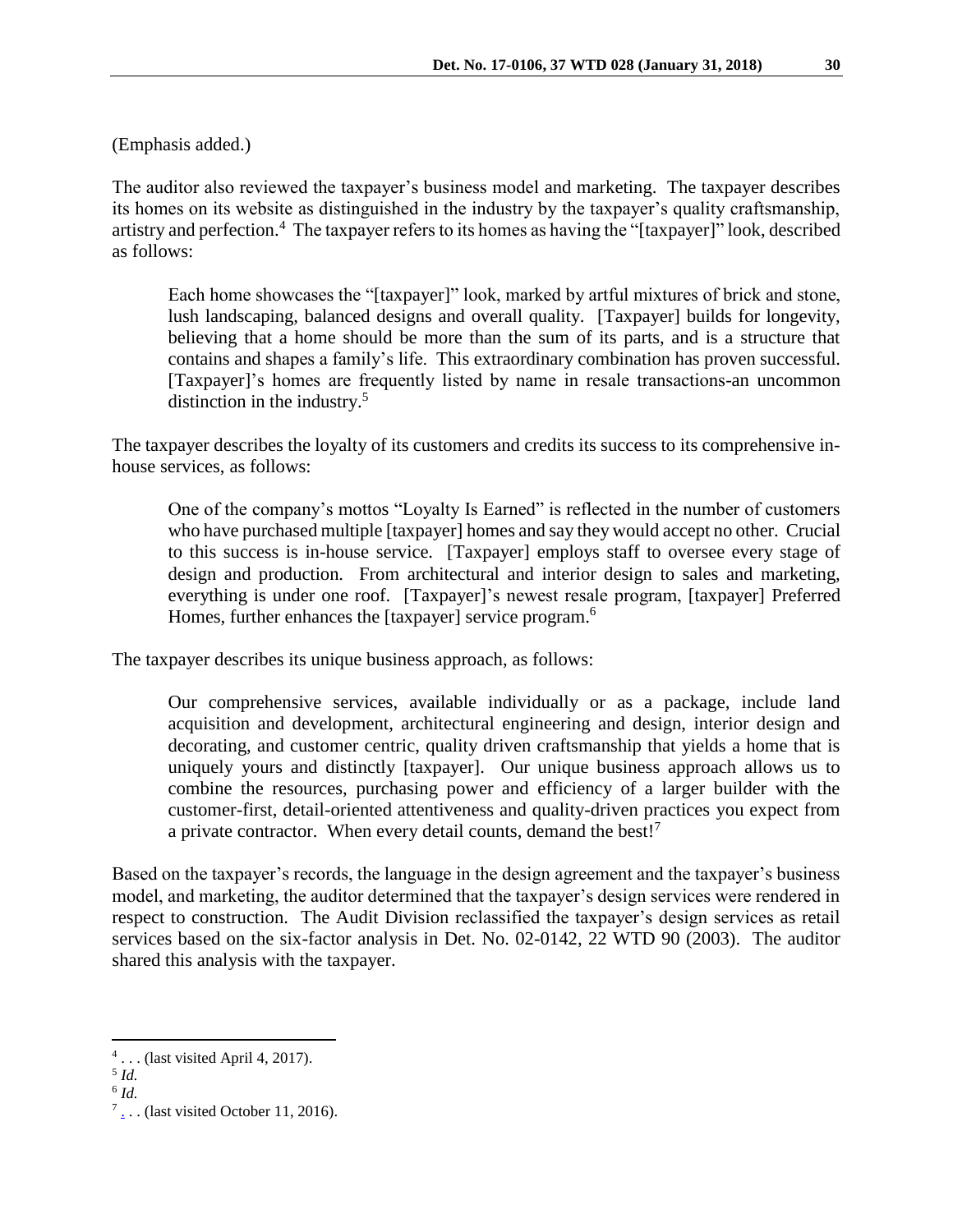In support of its petition for review, the taxpayer responded with its own application of the sixfactor analysis and relies on the holding in 22 WTD 90. The taxpayer provided six declarations from clients (one outside the audit period) that state they hired the taxpayer solely for design services and they were under no obligation whatsoever to contract with the taxpayer for the subsequent construction.

. . .

## ANALYSIS

### Reclassification of design services income.

Washington imposes the B&O tax on the privilege of engaging in business in this state. Depending on the nature of the business activity conducted, the tax is levied upon the value of products, the gross proceeds of sales, or the gross income of the business. RCW 82.04.220. The rate of B&O tax depends on the classification of the business activity being conducted. Sales of tangible personal property and certain services are defined as "retail sales" and are subject to the retailing B&O tax classification and retail sales tax. RCW 82.04.050; RCW 82.04.250; RCW 82.08.020.

In general, a company constructing, repairing, or improving new or existing buildings for a consumer is required to collect retail sales tax from the consumer and to pay retailing B&O tax. RCW 82.04.050; WAC 458-20-170. In contrast, providing services, including professional services such as engineering or architectural design services, generally is not classified as a retail activity, but the company must pay service and other activities B&O tax on its gross income. RCW 82.04.290(2); WAC 258-20-224(2). However, under certain circumstances, a service ordinarily classified as a professional service is considered a retail service activity. In those circumstances, the gross receipts received for providing those services are subject to retailing B&O tax and the sale is subject to retail sales tax. RCW 82.04.050(2)(b); RCW 82.04.051(1); RCW 82.04.250; RCW 82.08.020(1).

RCW 82.04.050(2)(b) expressly provides that the term "retail sale" includes:

[T]the sale of or charge made for tangible personal property consumed and/or for labor or services rendered in respect to the following: . . . (b) the constructing, repairing, decorating, or improving of new or existing buildings or other structures under, upon, or above real property of or for consumers*,* including the installing or attaching of any article of tangible personal property therein or thereto, whether or not such personal property becomes a part of the realty by virtue of installation . . . .

(Emphasis added.)

RCW 82.04.051(1) clarifies that the term "services rendered in respect to" means:

[T]hose services that are directly related to the constructing, building, repairing, improving, and decorating of buildings or other structures and that are performed by a person who is responsible for the performance of the constructing, building, repairing, improving, or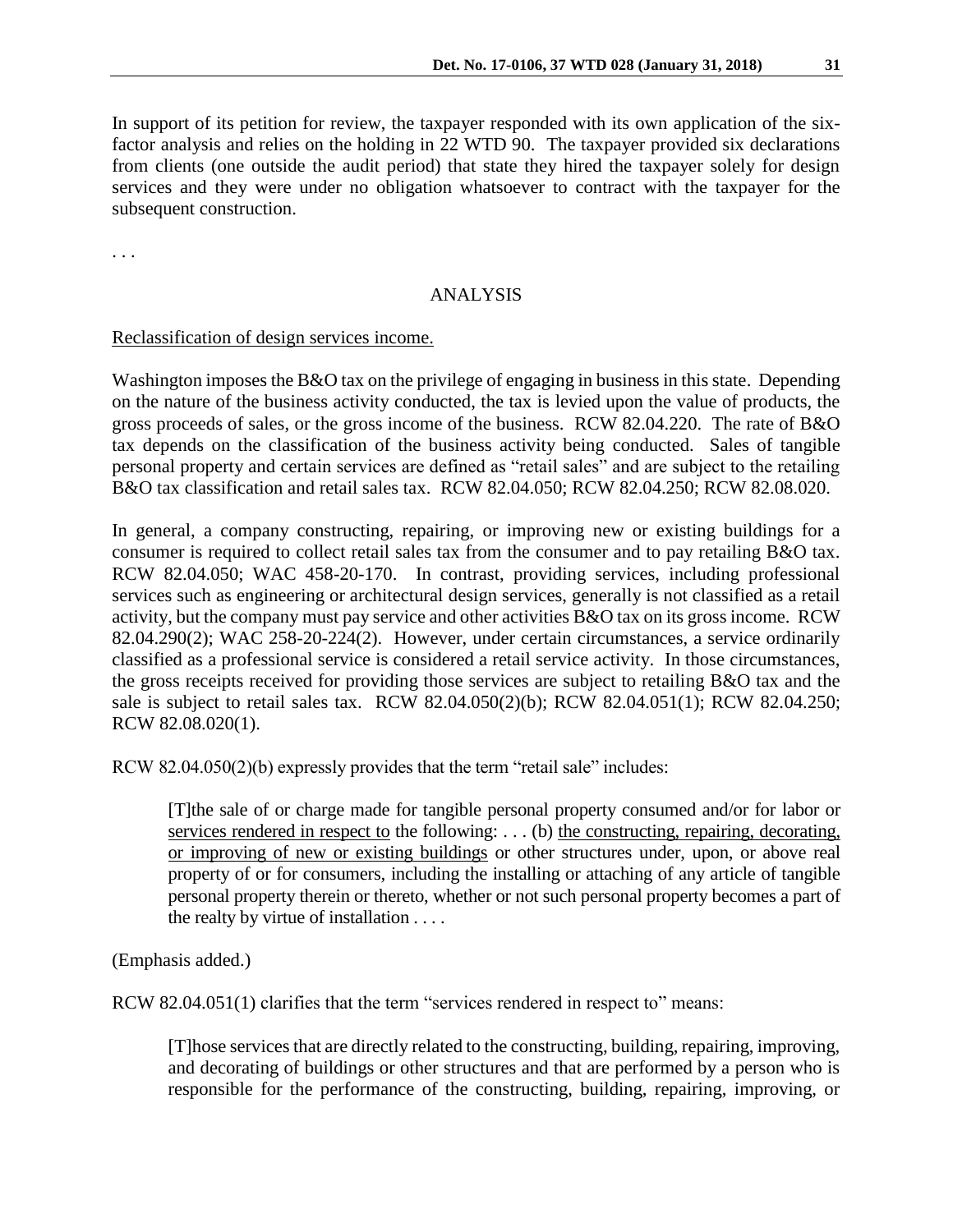decorating activity. The term does not include services such as engineering, architectural, surveying, flagging, accounting, legal, consulting, or administrative services provided to the consumer of, or person responsible for performing, the constructing, building, repairing, improving, or decorating services.

Thus, if the taxpayer is not responsible for constructing, building, etc., as indicated in RCW 82.04.051(1), then that taxpayer's directly-related services are not retailing activities.

The issue presented in this review is whether the taxpayer's design services are considered services rendered in respect to construction under RCW 82.04.051 and "retail sales" under RCW 82.04.050. Subsection (3) of RCW 82.04.051 specifically addresses the transactions at issue here, where the taxpayer entered into two contracts with its client – a contract for design services and a subsequent contract for construction services. RCW 82.04.051(3) provides:

Unless otherwise provided by law, a contract or agreement under which a person is responsible for activities that are subject to tax as a service under RCW 82.04.290(2), and a subsequent contract or agreement under which the same person is responsible for constructing, building, repairing, improving, or decorating activities subject to tax under another section of this chapter, shall not be combined and taxed as a single activity if at the time of the first contract or agreement it was not contemplated by the parties, as evidenced by the facts, that the same person would be awarded both contracts.

(Emphasis added.)

The Department recently applied RCW 82.04.051(3) in Det. No. 15-0135, 35 WTD 135 (2016), which also involved a taxpayer who provided both design services and construction services for its clients. In 35 WTD 135, the Department correctly recognized that:

[RCW 82.04.051(3)] does not require a fixed agreement that both contracts are to be awarded to the same person, and specifically applies even when there are two separate contracts. Thus, the fact that the Taxpayer subsequently negotiates a separate contract for the construction work is not sufficient to segregate the two activities.

35 WTD at 138.

The Department then went on to describe the relevant inquiry under RCW 82.04.051(3), as follows:

When the work is in fact performed by the same person, as is the case for the projects at issue here, to retain the service taxable nature of the initial work, it [is] necessary to show that the parties did not contemplate . . . that the work would be performed by the same person. *Id.* Thus, conversely, if there is evidence that the parties contemplated . . . that the design and construction work would be done by the same person, the design work will also be characterized as a retail service.

35 WTD at 138 (brackets and ellipses in original).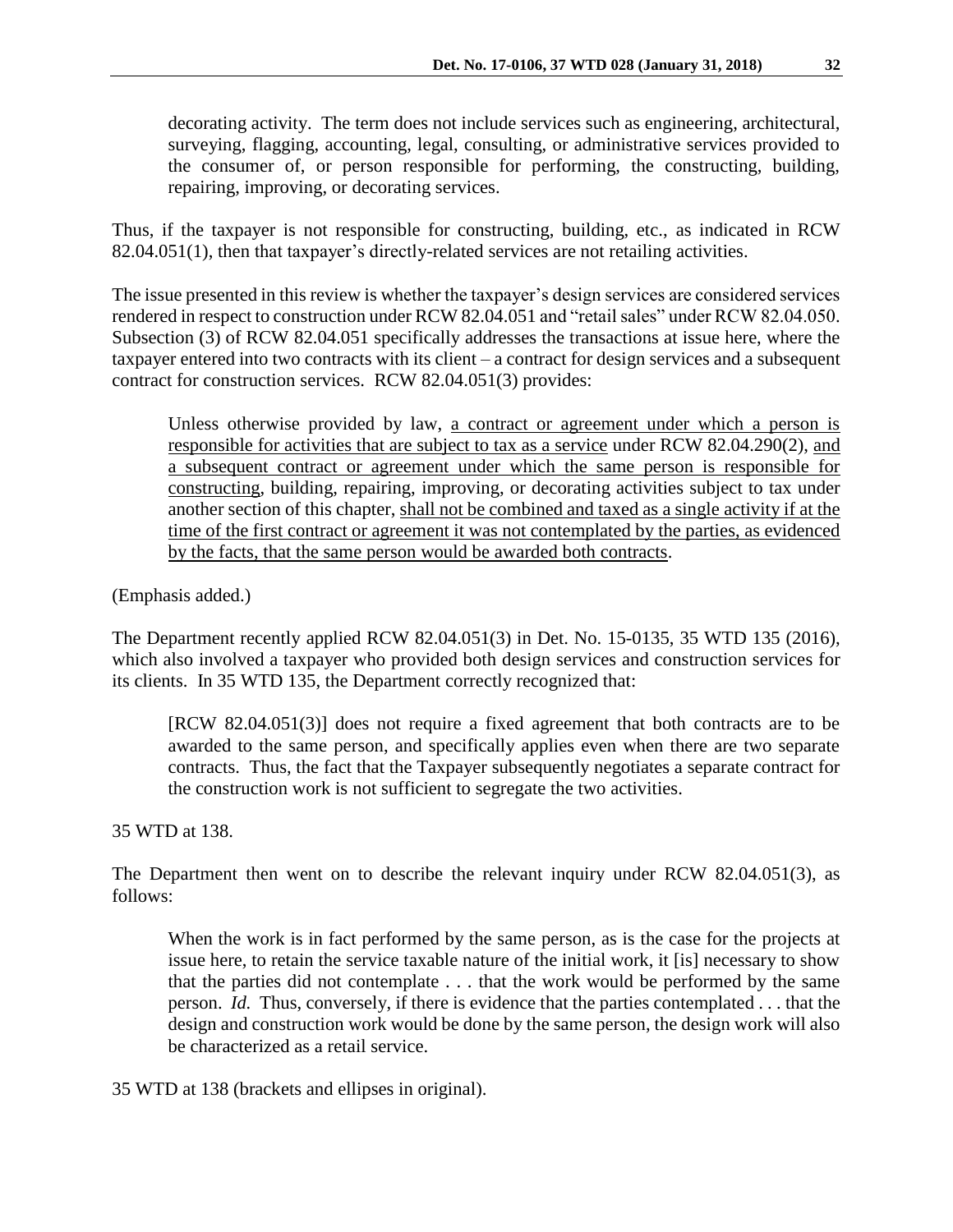The Department held in 35 WTD 135 that the language in the taxpayer's design contract and the taxpayer's marketing of the benefits of consolidating its professional and construction services, was sufficient evidence that the parties contemplated that the taxpayer would perform both the design and construction services. The same circumstances presented in this case constitute sufficient evidence that the parties contemplated that the taxpayer would provide both the design and construction services.

Here, the taxpayer's design agreement includes the following provision:

Should [the taxpayer] and Client enter into a Custom Construction Contract within six months of fulfillment of this agreement [the taxpayer] agrees to credit Client \_\_\_\_\_% of the Basic Services Fee applicable to other budget items included in the Custom Construction Contract.

The taxpayer's design agreement refers to the taxpayer's construction contract and provides the client a credit to construction costs based on a percentage of the design costs. The inclusion of this provision in the design agreement and the credit incentive is evidence that the parties contemplated the taxpayer would also perform the construction.

The taxpayer asserts that the language in the design agreement is insufficient to support a finding that the parties contemplated the taxpayer would also perform the construction. The taxpayer asserts that the taxpayer's clients were under no obligation to contract with the taxpayer for the subsequent construction; therefore, under RCW 82.04.051, the taxpayer's design services income should be taxed as a service under RCW 82.04.290(2). The taxpayer provided six declarations from clients (one was outside the audit period) that declare the design agreement was solely for design services and the clients were under no obligation to contract with the taxpayer for subsequent construction. The taxpayer also indicated that the credit incentive is not evidence of the parties' contemplation and would be negligible because the taxpayer constructs \$2 million homes, and the credit would be a small fraction of that amount. In addition, the taxpayer notes that the design agreement in 35 WTD 135 contained the term "anticipated" in relation to the subsequent construction, which is different from the language in the taxpayer's agreement.

The fact that the clients were under no obligation to contract with the taxpayer for construction is not sufficient to establish there was no contemplation by the parties under RCW 82.04.051(3). As noted above, RCW 82.04.051(3) does not require a fixed agreement or obligation that both contracts are to be awarded to the same person – the inquiry is whether there was contemplation by the parties that the subsequent contract would be awarded to the same person. 35 WTD at 138. Though the language in the agreement in 35 WTD 135 is different than in the taxpayer's agreement, the language in both agreements refers to a construction contract with the taxpayer that is yet to be determined. The agreement in 35 WTD 135 provided that "[it] is anticipated that [Taxpayer] will also handle the construction phase of the project if the client so wishes . . . ." 35 WTD at 136. This agreement recognizes that the client has not yet made a decision on the subsequent construction contract with the taxpayer. Here, there is further evidence of the contemplation of the parties by the credit incentive to be applied to the costs in a subsequent construction contract with the taxpayer. *See* Det. No. 01-184, 22 WTD 238 (2003) (design contract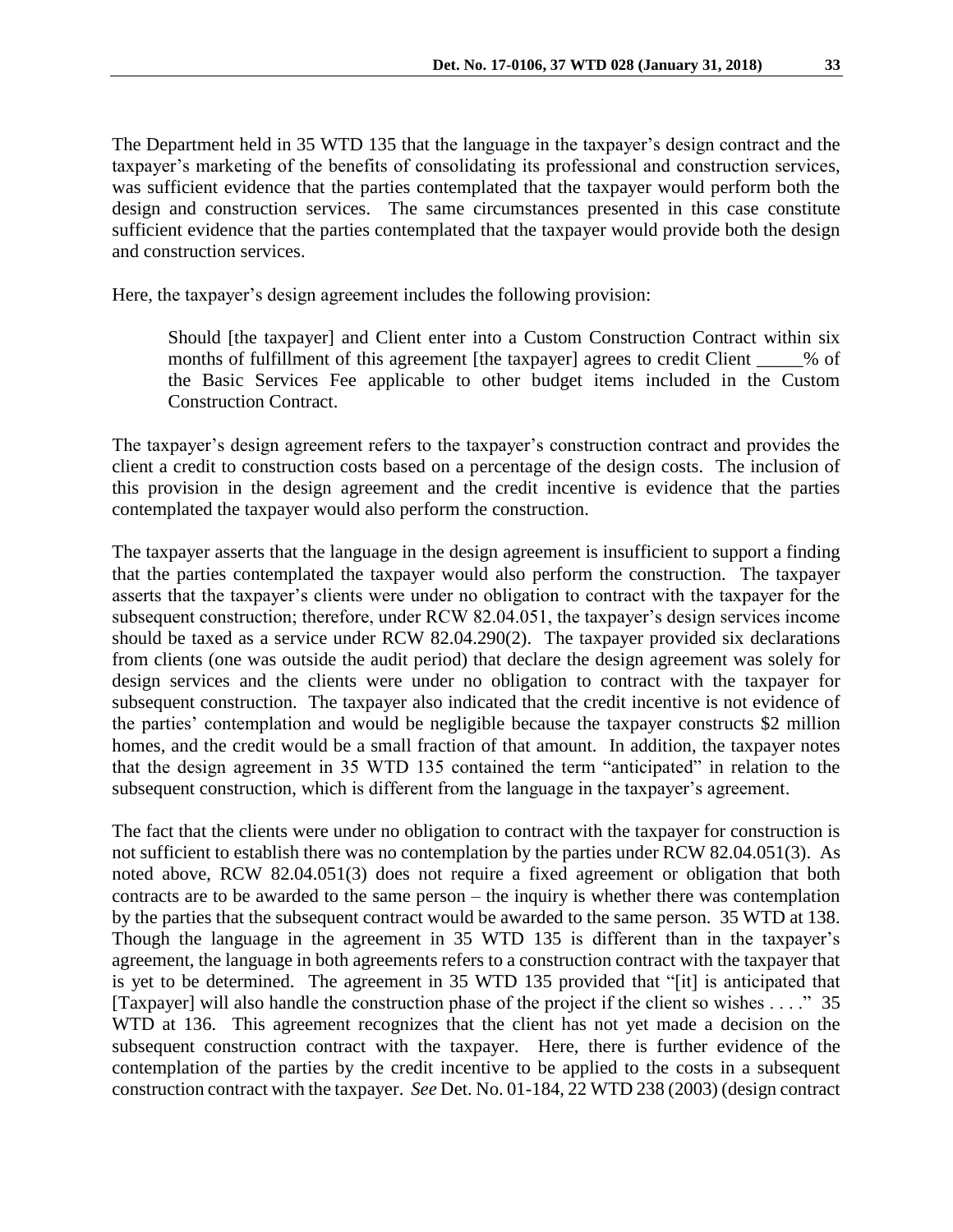credit incentive to construction costs if client chooses to execute construction contract with the taxpayer within one year was evidence of contemplation of the parties under RCW 82.04.051(3)).

The circumstances in 35 WTD 135 are also similar to those in this case in regards to the taxpayer's marketing of the benefits of providing both design and construction services. The Department in 35 WTD 135 found that such marketing was further evidence of the parties' contemplation of the taxpayer performing both services. The taxpayer, here, markets the benefit of its comprehensive services as its "unique business approach," which results in a quality, distinctive taxpayer home.<sup>8</sup> The taxpayer's marketing constitutes evidence that the parties contemplated that the taxpayer also perform the construction work.

There is additional evidence in this case of the parties' contemplation of the taxpayer performing the subsequent construction contract. The taxpayer markets its homes as having its signature look and the increased resale value gained by a home built by the taxpayer with the taxpayer's signature name.<sup>9</sup> The taxpayer indicated that customers seek this signature look. This is evidence that the parties contemplated that the taxpayer would also perform the construction work because the design work would necessarily support the taxpayer's construction of its unique, signature homes.

The Audit Division applied six factors considered in 22 WTD 90 in determining whether the taxpayer's design income should be reclassified to retail under RCW 82.04.051(3). The taxpayer responded with its own analysis of the six factors and relies on the holding in 22 WTD 90 in support of its position. The six factors in 22 WTD 90, stated as inquiries, are: (1) Were the service and construction contracts awarded within a short period of time? (2) Were the service and construction contracts performed separately? (3) Were the service and construction contracts awarded subject to an open, competitive bidding process? (4) Was the decision to award the construction contract made independently of the decision to award the service contract? (5) Was the customer free to choose a different construction contractor or abandon the project? (6) Is the compensation for the service contract separate from the construction contract?

The Department published 35 WTD 135 after the audit and assessment in this case. The Department did not apply the six factors in 35 WTD 135 in reaching its conclusion and cited to 22 WTD 238 (published the same year as 22 WTD 90) which also did not address the six factors. In certain cases the inquiries posed in those factors may identify evidence that is relevant to the determination under RCW 82.04.051(3), but application of those factors is not required and the Department is not limited to considering those factors. Reviewing those factors may not be helpful in light of the evidence in any given case. For example, some of the inquiries relate to whether the contracts were separate, where the existence of two contracts (the construction contract as the subsequent contract) is the circumstance that triggers application of RCW 82.04.051(3) in the first place. The factors also inquire whether there was a fixed agreement between the parties regarding the subsequent contract, which is not required under RCW 82.04.051(3). Here, as indicated above, there is sufficient evidence that the parties contemplated that the taxpayer would be awarded the construction contract. 10

 $\overline{a}$ 

<sup>8</sup> . . . (last visited October 11, 2016).

<sup>9</sup> *See* . . . (last visited April 4, 2017).

<sup>&</sup>lt;sup>10</sup> [To the extent that 22 WTD 90 implies that there is one exclusive six-factor test to determine if design income should be reclassified to retail under RCW 82.04.051(3) to be applied in all circumstances, it is in error.]